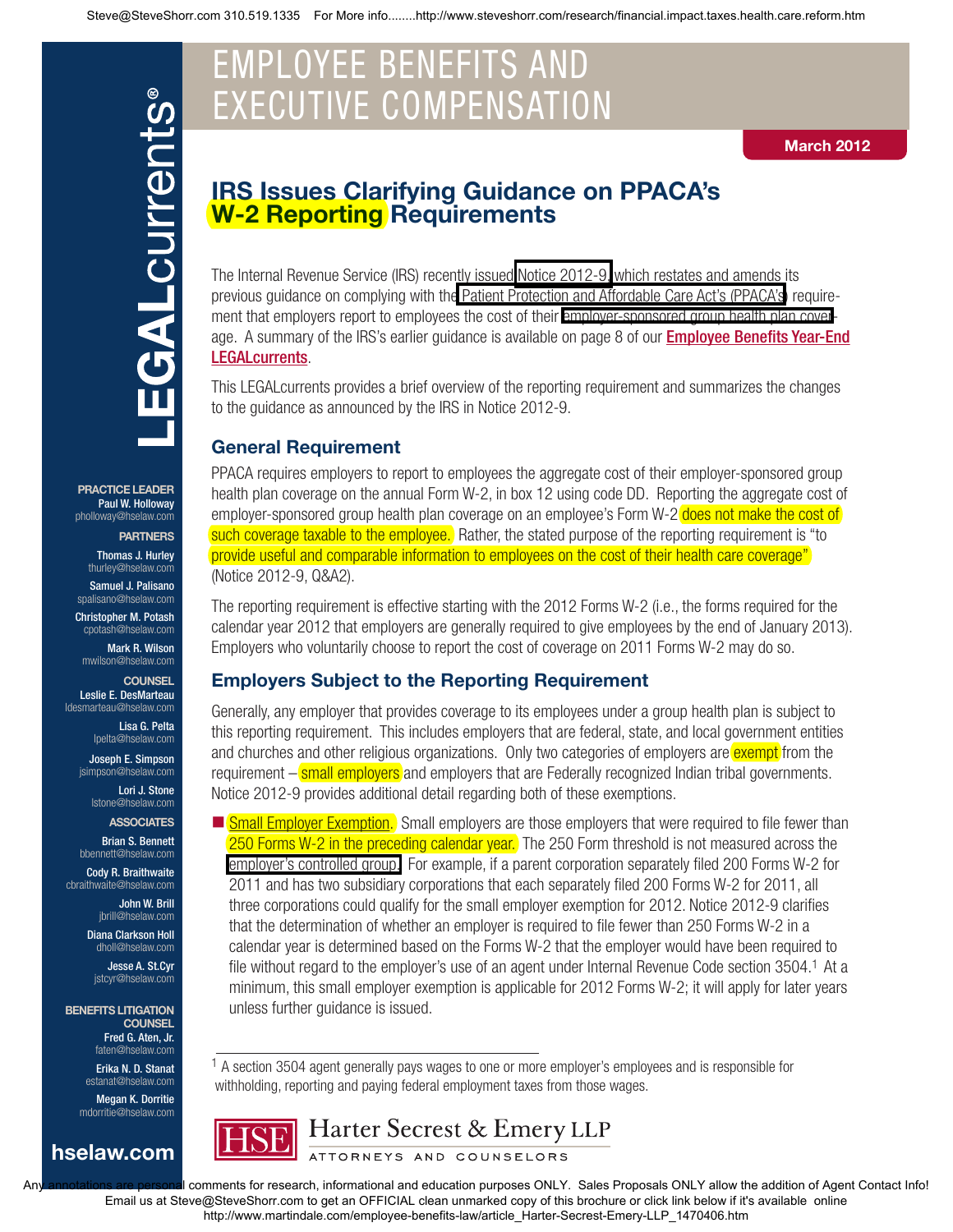Indian Tribal Governments. In its previous guidance, the IRS stated that employers that are Federally recognized Indian tribal governments are not subject to PPACA's reporting requirement. Notice 2012-9 expands the scope of this exemption, stating that until further guidance is issued, employers that are tribally chartered corporations wholly-owned by a Federally recognized Indian tribal government also are not subject to the reporting requirement.

Any employer who does not qualify for one of the above exemptions should begin considering now how it will comply with PPACA's reporting requirement. The first step in developing a plan for compliance is determining whether the employer offers "applicable employer-sponsored coverage", which is the type of coverage an employer is required to value when determining the aggregate cost of coverage for an employee.

#### What is "Applicable Employer-Sponsored Coverage"?

"Applicable employer-sponsored coverage" is coverage under any group health plan made available to the employee by an employer which is excludable from the employee's gross income under Internal Revenue [Code section 106,](http://www.steveshorr.com/AB_1672_Small_Group_Guaranteed_Issue/ic_10700_carrier_requirements.htm) or would be so excludable if it were employer-provided coverage. A group health plan is a plan sponsored by, or contributed to by, an employer or employee organization (e.g., union) to provide health care (directly or otherwise) to employees or former employees and their family members. Certain types of coverage are, however, excluded from the definition of applicable employer-sponsored coverage, including:

- any coverage for long-term care;
- $\blacksquare$  dental or vision coverage, if, as clarified by Notice 2012-9, such coverage qualifies as a HIPAA excepted benefit:<sup>2</sup>
- accident-only, disability, and accidental death and dismemberment coverage; workers' compensation and similar coverage;
- automobile medical payments; and
- $\blacksquare$  coverage for a specified illness or disease, hospital indemnity insurance, or other fixed indemnity insurance, provided that such coverage or insurance is paid for on an after-tax basis by the employee and is independent from an employer's other group health plan coverage.

Some of the coverage types specified above provide a mix of benefits  $-$  those that constitute applicable employer-sponsored coverage and those that do not constitute applicable employer-sponsored coverage (e.g., long-term disability insurance that includes a medical benefit rider). Notice 2012-9 clarifies how employers should treat these coverage types for cost reporting purposes. If the medical benefits included in the coverage are incidental to the non-medical benefits, the IRS has advised that the coverage does not have to be treated as applicable employer-sponsored coverage and no cost reporting is required. Alternatively, if the non-medical benefits included in the coverage are incidental to the medical benefits, the IRS had advised that the non-medical benefit portion of the coverage may, at the employer's option, be treated as applicable employer-sponsored coverage and included in the employer's reportable cost. Notice 2012-9 does not define "incidental"; additional guidance from the IRS would be helpful.

<sup>2</sup> Generally, to be an excepted benefit for HIPAA purposes, dental or vision coverage must either be (1) offered under a policy, certificate or contract of insurance separate from that under which major medical or other health benefits are offered, or (2) participants must have the right not to elect the dental or vision benefits and if they do not elect the dental or vision benefits they must pay an additional premium or contribution for that coverage.

2



Harter Secrest & Emery LLP

ATTORNEYS AND COUNSELORS

comments for research, informational and education purposes ONLY. Sales Proposals ONLY allow the addition of Agen Email us at Steve@SteveShorr.com to get an OFFICIAL clean unmarked copy of this brochure or click link below if it's available online http://www.martindale.com/employee-benefits-law/article\_Harter-Secrest-Emery-LLP\_1470406.htm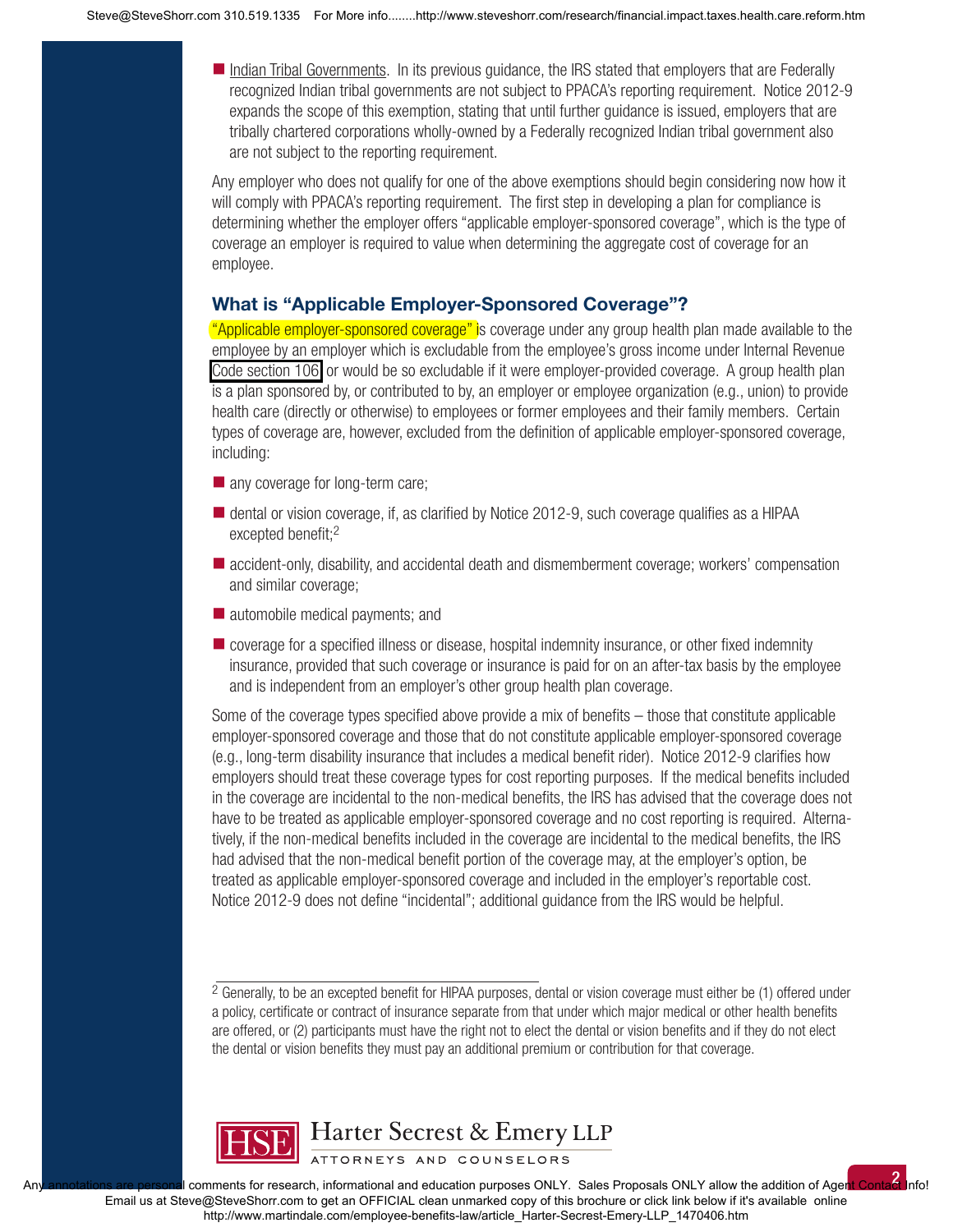### Determining the Aggregate Cost of Coverage

Once an employer has identified any applicable employer-sponsored coverage that it provides to an employee, the employer must calculate the cost of such coverage for reporting purposes. To determine the cost of coverage, employers may use what the IRS guidance refers to as the "COBRA applicable premium method" (the 2% administrative charge is not reported), the "premium charged method" (for insured plans), or the "modified COBRA premium method" (when employer subsidizes the cost of COBRA). The IRS has advised that regulators are reviewing the existing COBRA regulations, so it is possible that we will see changes to the way coverage costs are required to be calculated.

The cost of all applicable employer-sponsored coverages must be aggregated for Form W-2 reporting purposes. Note, though, that the IRS has advised that certain costs should be excluded when calculating aggregate cost. Notice 2012-9 confirms the costs that should be excluded and adds clarifying detail. According to Notice 2012-9, the following costs should be excluded from an employer's aggregate cost calculation:

- Amounts contributed to an Archer MSA or any Health Savings Account.
- Amount of any salary reduction election to a health Flexible Spending Arrangement. Notice 2012-9 makes clear that the amount of a health FSA should only be included in an aggregate cost calculation if the amount of the health FSA for the plan year exceeds the salary reduction elected by the employee for the plan year. This means, then, that if the employer's section 125 plan does not offer any employer flex credits, there is no reportable cost associated with an employee's health FSA. If the employer's section 125 plan offers employer flex credits, the reportable cost associated with the health FSA is equal to the amount of the health FSA reduced by the employee's salary reduction election.
- The cost of coverage provided under a self-insured group health plan that is not subject to Federal COBRA (e.g., a self-insured church plan).
- The cost of coverage under a Health Reimbursement Arrangement, although such cost may be included at the employer's election.
- The cost of coverage provided by the Federal government, any State government, or any political subdivision thereof under a plan maintained primarily for members or former members of the military and their families.
- **The cost of coverage provided to an employee under a multiemployer plan to which the employer** contributes, although such cost may be included at the employer's election.
- **Excess reimbursements of highly-compensated individuals that are included in gross income under** Internal Revenue Code section 105(h). This means that an excess reimbursement that is included in the highly-compensated employee's income should be subtracted from the cost of coverage when determining the employee's aggregate cost. This rule supersedes earlier IRS guidance, which stated the opposite. Similarly, an aggregate cost calculation should not include amounts taken into income by an employee who is a 2% shareholder of an employer that is an S corporation.
- The cost of coverage provided under an Employee Assistance Program (EAP), wellness program, or on-site medical clinic, unless the employer charges a COBRA premium for the coverage provided. If the employer charges a COBRA premium for the coverage, the cost of the coverage will be reportable. An employer that does not charge a COBRA premium for these types of coverage may nonetheless elect to include the cost of coverage in its aggregate cost calculation.



Harter Secrest & Emery LLP

ATTORNEYS AND COUNSELORS

3 A comments for research, informational and education purposes ONLY. Sales Proposals ONLY allow the addition of Agent Email us at Steve@SteveShorr.com to get an OFFICIAL clean unmarked copy of this brochure or click link below if it's available online http://www.martindale.com/employee-benefits-law/article\_Harter-Secrest-Emery-LLP\_1470406.htm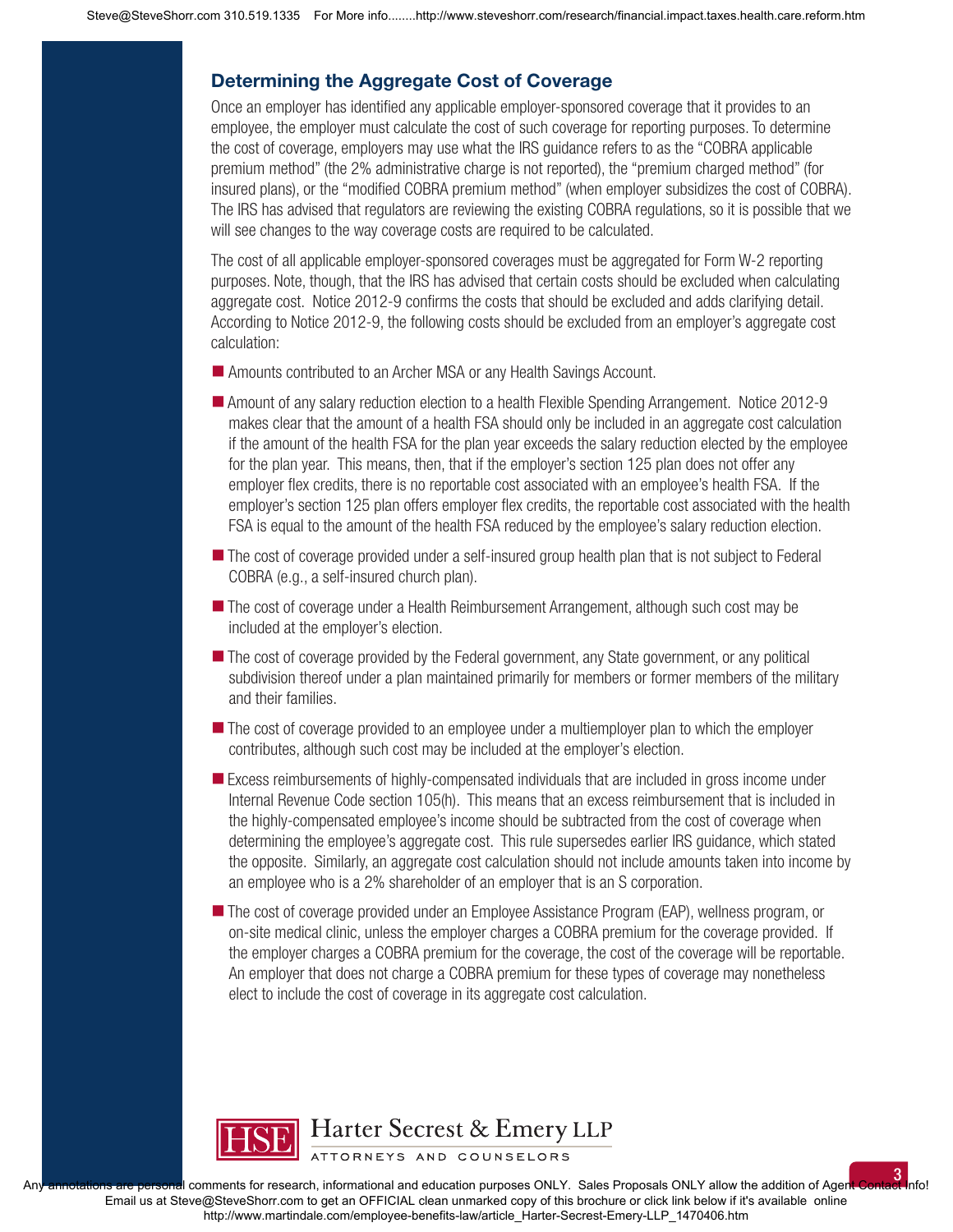Reporting Composite/Blended Rates. Special rules apply for determining an employee's aggregate cost when the employer charges what the IRS refers to as a "composite rate" for coverage. This is not a typical employer practice. An employer is considered to charge a composite rate in the following two circumstances: (1) when a single class of coverage is provided under the plan (i.e., if an employee elects coverage, all eligible family members are included in the election and no greater amount is charged to the employee regardless of the number of covered individuals), or (2) when a single premium is charged for different types of coverage under a single plan (e.g., self-only coverage and family coverage, or self-plus-one and family coverage, but only one premium is charged regardless of coverage level). In the first instance, an employer may calculate and use the same reportable cost for a period for a single class of coverage under the plan. In the second case, an employer may calculate and use the same reportable cost for a period for the different types of coverage under the plan for which the same premium is charged to employees.

Employers that use a composite rate for active employees but not for determining the applicable COBRA premium for qualified beneficiaries may use either the composite rate or the applicable COBRA premium for determining the aggregate cost of coverage, as long as the same method is used consistently for active employees and COBRA qualified beneficiaries.

#### Other Notable Issues Regarding Form W-2 Reporting

Reportable Costs for Former Employees. Notice 2012-9 states that an employer may apply any reasonable method of reporting the cost of coverage provided under a group health plan for an employee who terminated employment during the calendar year, provided that the method is used consistently for all employees receiving coverage under the plan who terminate employment during the plan year and continue or otherwise receive coverage after the termination of employment. The examples provided in Notice 2012-9 indicate that it would be permissible for an employer, when calculating a former employee's aggregate cost of coverage for a calendar year, to either include or exclude the value of any applicable employer-sponsored coverage provided after the employee's termination date (for example, COBRA coverage), as long as the employer treats all similarly-situated former employees the same way.

The option to exclude the cost of continuation coverage provided after an employee's termination date from aggregate cost reporting suggests that employers may elect to ignore the value of any coverage provided to a terminated employee after the date of termination. However, an IRS official recently commented that this guidance is only applicable for the calendar year in which the employee terminates. With respect to subsequent calendar years, if an employer is otherwise required to provide a former employee with a Form W-2, the employer must report the aggregate cost of coverage provided to the former employee for those subsequent years. For example, if an employer provides retiree life insurance to a former employee in an amount greater than \$50,000 and accordingly has to issue the former employee a Form W-2 to reflect imputed income associated with the life insurance benefit, then the employer will also have to report on such Form W-2 the cost of any retiree medical coverage or COBRA coverage provided to the former employee in years subsequent to the year in which the employee's employment terminated. Similarly, if an employer pays a terminated employee an amount in the year after termination that is required to be reported on a Form W-2 (e.g., a cash bonus related to the year in which termination occurred), the employer will also have to report on such Form W-2 the cost of any retiree medical or COBRA coverage provided to the terminated employee in the year in which the amount is paid to the terminated employee.



## Harter Secrest & Emery LLP

ATTORNEYS AND COUNSELORS

comments for research, informational and education purposes ONLY. Sales Proposals ONLY allow the addition of Agent Email us at Steve@SteveShorr.com to get an OFFICIAL clean unmarked copy of this brochure or click link below if it's available online http://www.martindale.com/employee-benefits-law/article\_Harter-Secrest-Emery-LLP\_1470406.htm

4